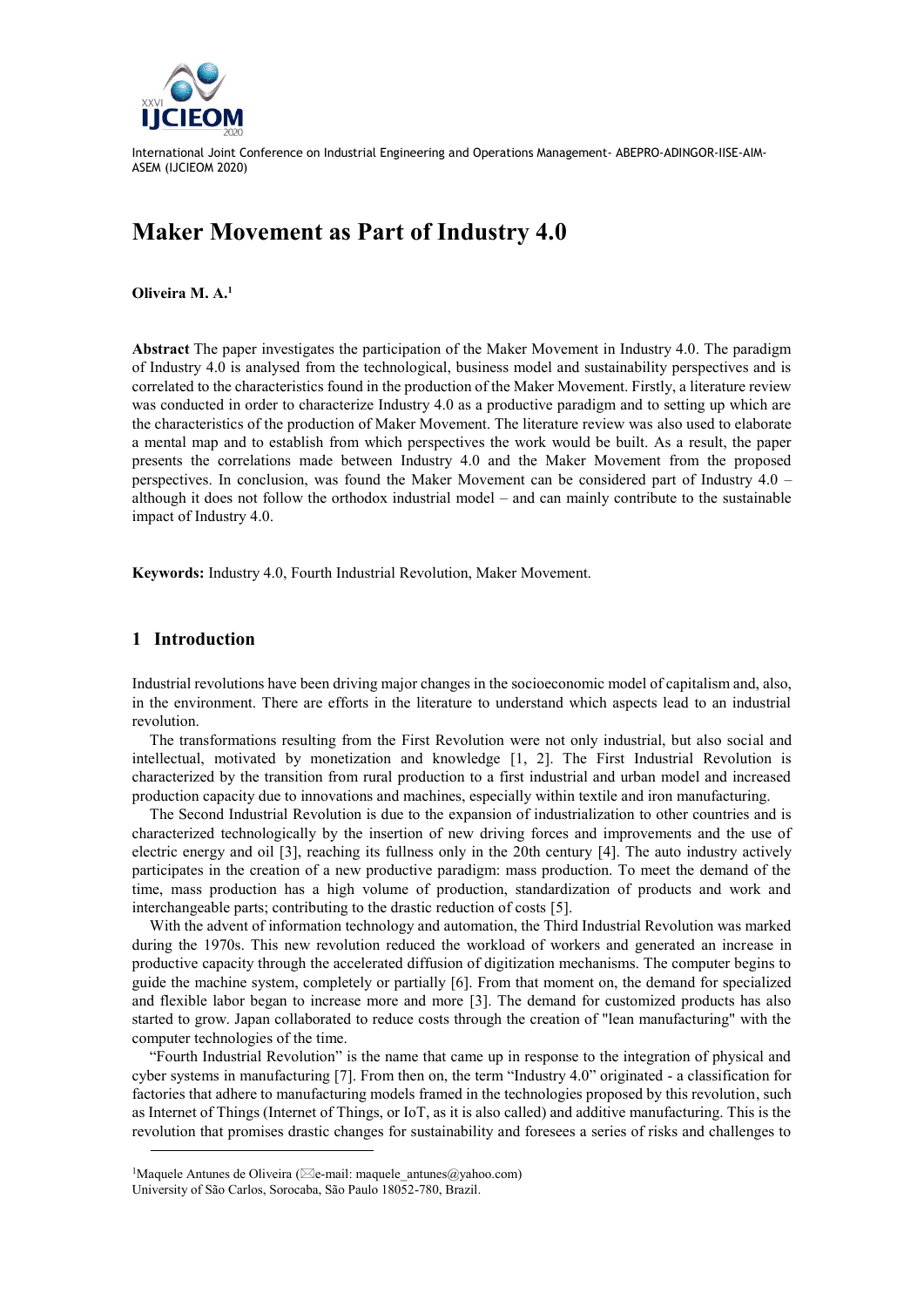

be overcome [8]. Industry 4.0 is also a response to the increasingly personalized demand that requires differentiation by value and has the client's participation in the design [9].

Dale Dougherty, who envisioned the combined use of the virtual and the physical as a means of production, was a catalyst for the formation of the Maker community. According to Chris Anderson [10] and other recent authors, this movement would be part of a new industrial revolution, working in a sustainable and personalized way.

Although there is still no consensus on which aspects characterize an industrial revolution, in all of them it is possible to notice changes in previous productive paradigms through: application of technological innovations, impact on the ability to produce more and more with less and an increasing demand for flexibility.

Therefore, the study presented here has the stated objective of characterizing Industry 4.0 as a productive paradigm and correlating it with the emerging Maker Movement phenomenon.

## **2 Methodology**

.

For this paper, a literature review was conducted according to the aspects suggested by Rowley and Slack [11], which contemplate four essential steps to "face the confused nature of knowledge": (I) Evaluating information sources; (II) Searching and locating information resources; (III) Developing Conceptual Framework and Mind Mapping and, finally, (IV) Writing the literature review.

Articles are good sources for research when conducting literature reviews, as they bring various topics and discussions on the topic of interest, in addition to offering updated and reliable views from researchers in the area [11]. Therefore, in step (I) Evaluating information sources, the platform chosen to carry out the research in this work was Scopus. The Scopus platform has one of the largest collections, a careful selection of publications and research tools to perform the filtering - which is so necessary during a review in order to stay focused and not take on the same scope as a textbook [11].

For step (II) Searching and locating information resources, an advanced search was performed in English using the words industry 4.0 and maker movement. For "industry 4.0" it was limited to those publications that had the word in their titles; for "maker movement" the scope was greater, including keyword and abstract research, due to the smaller number of relevant publications related to manufacturing. Filters were also used to separate articles in the final stage and that were in the Engineering area (see Table 1).

|                   | Industry 4.0            | Maker Movement        |
|-------------------|-------------------------|-----------------------|
| Database          | Scopus                  | Scopus                |
| Word in           | <b>TITLE</b>            | <b>TITLE-ABS-KEY</b>  |
|                   | LIMIT-TO (LANGUAGE      | LIMIT-TO (LANGUAGE,   |
| Language          | , "English")            | "English")            |
| Publication stage | LIMIT-TO (PUBSTAGE,     | LIMIT-TO<br>PUBSTAGE  |
|                   | "final" $)$             | "final" $)$           |
| Subject area      | SUBJAREA.<br>LIMIT-TO ( | SUBJAREA.<br>LIMIT-TO |
|                   | "ENGI")                 | "ENGI")               |
| Document results  | 1911                    | 579                   |

**Table 1.** Search criteria

After stipulating the population (total document results), a non-random selection was used to select a feasible sample for reading and analysis [12]. Therefore, for prioritization, a convenience criterion was adopted. The ordering of Industry 4.0 results was made by the most cited articles and for Maker Movement, the ordering by number of citations and also by relevance was used - in order to obtain more results to compose the sample (see Table 2 and Table 3) .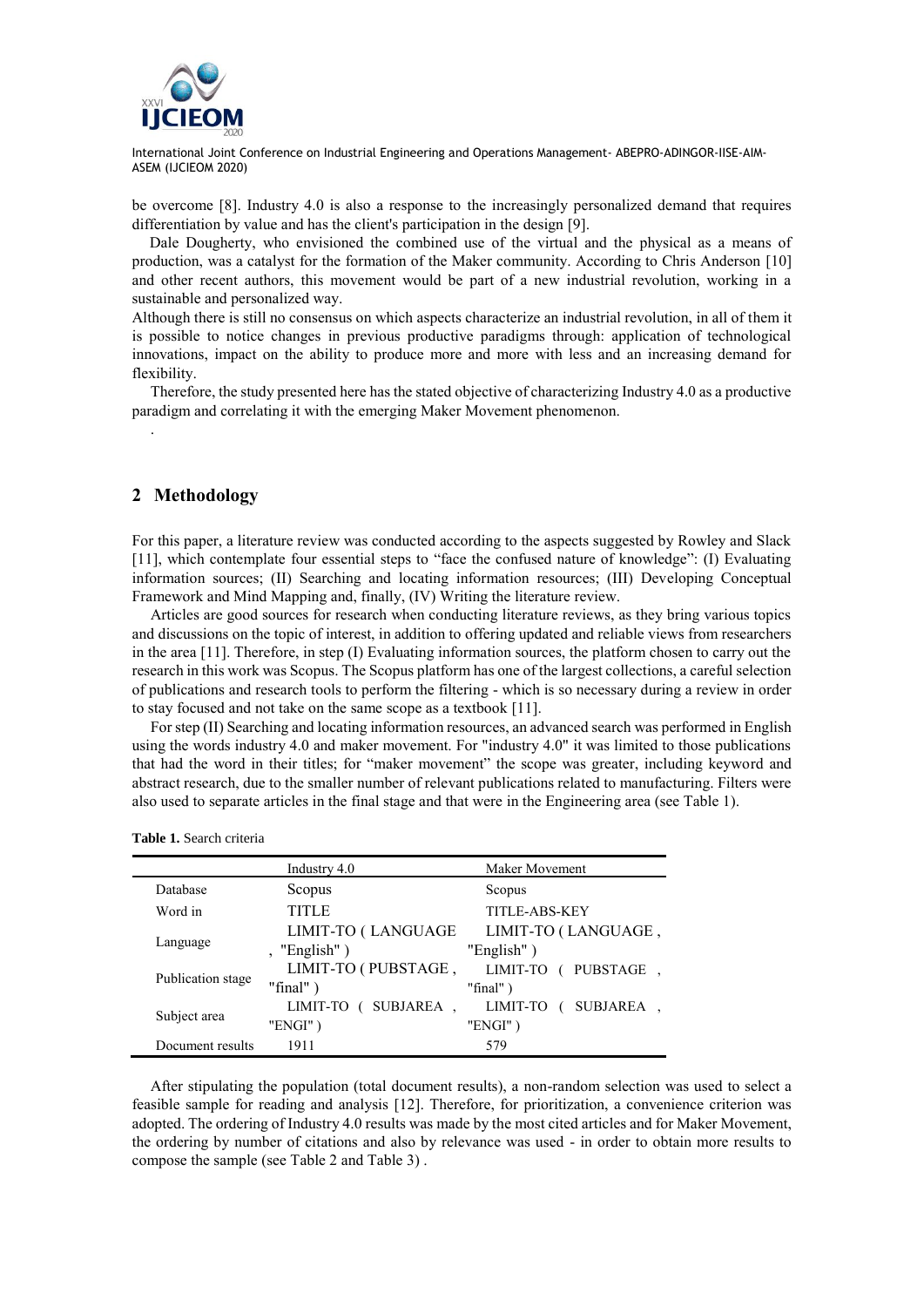

**Table 2.** Stipulating the sample size

|                 | Industry $4.0\,(%$ | Maker Movement (%) |
|-----------------|--------------------|--------------------|
| Margin of error |                    |                    |
| Reliability     | 91                 |                    |

**Table 3.** Quantity of documents for reading

|             | Industry 4.0 | Maker Movement |
|-------------|--------------|----------------|
| Population  | 1911         | 582            |
| Sample size | 66           | 140            |

For the step (III) Developing conceptual framework and mind mapping, was developed a concept map based on the authors understanding. The aim was to clarify thinking about the structure of the literature review in preparation for the writing review and understand theory, concepts and the relationships between them [11]. The final map contains the common criteria for defining Industry 4.0 and Maker Movement (see Fig. 1).



**Fig. 1**. Common criteria for defining Industry 4.0 and Movement Maker.

For the step (IV) Writing the literature review, the abstracts of the 206 documents were carried out to determine which would be the most adherent to the study. Texts with a focus on development of new technologies, education and research aimed at only one sector (e.g., logistics, communication) were excluded. At the end, fourteen works on Industry 4.0 and eight on the Maker Movement were read in full to effectively compose the review. The attention fell on documents of a conceptual nature or other apparently contributions to the aims of this paper.

## **3 Results**

Results cover the presentation of literature review about Industry 4.0 and Maker Movement and the content analysis – setting up the characteristics found from the point of view: technological, business model and sustainable.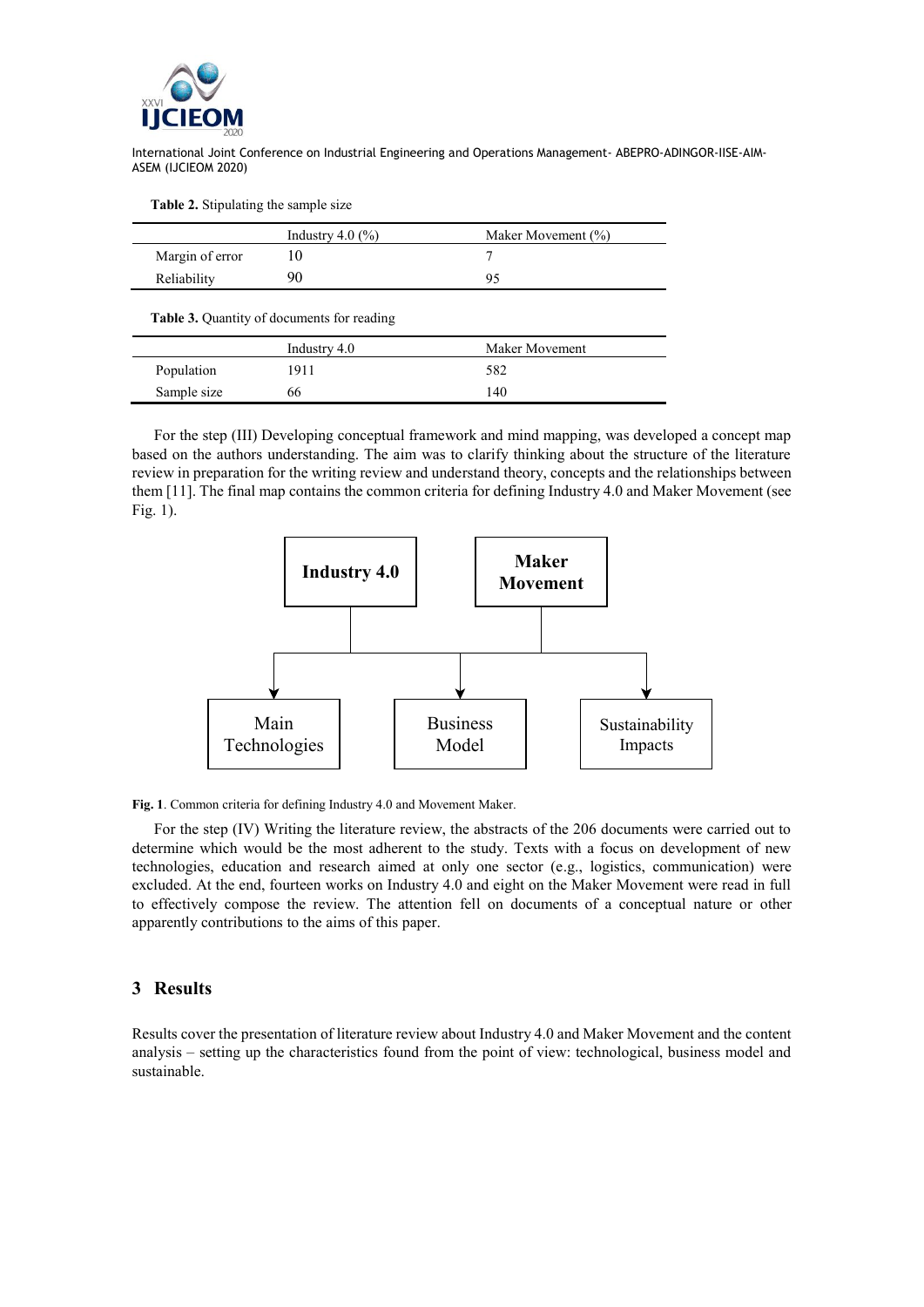

## *3.1 Literature review*

**Industry 4.0.** Industry 4.0 first emerged in Germany in 2011 as a high-tech government strategy for 2020, a few years later, after the term was disseminated through a fair in the country, the subject became widely discussed as a call for a new industrial revolution [13].

According to Pereira and Romero [14], at the core of each revolution is a significant increase in the productive capacity of the industries. The increase in productivity in Industry 4.0 is due to the technologies and new production practices that the concept brings with it. CPS, IoT, Big Data, modeling, virtualization, cloud computing, semantics, data mining, machine learning and 3d printing (or additive manufacturing) are some of the technological resources that have been related to Industry 4.0 [7][13] [15][16][17]. In this way, Industry 4.0 is characterized by the application of these new technologies, being mainly linked to the use of IoT, Cyber-Physical Systems (CPS) [18] and cloud computing [19].

Industry 4.0 is a new paradigm for manufacturing [14][20][21]. Bringing the promise of making production more flexible and allowing for more customization, quantity and quality, in order to meet a growing demand for increasingly individualized products and with shorter terms [17][22][23], without leaving aside the effectiveness of the process and reasonable prices [17].

The technologies of the smart factory (synonym for Industry 4.0) should be used based on the need for information agility, data flexibility, guarantee of communication between equipment and semantic and learning skills [24]. A prior preparation of the company is necessary to use the technologies of Industry 4.0 effectively and to be successful in the transition [7], as the transition will include the integration of its entire value chain [15].

Industry 4.0 is also linked to other aspects, such as management, economy and society [14]. This is still a field of research in formation and there are few studies that discuss, for example, the sustainability of Industry 4.0 [21]. Corporate environmental and social responsibility are relevant topics, as this revolution offers countless opportunities for improving sustainable manufacturing and, on the other hand, may act as a job inhibitor. The magnitude of this new impact will depend on the levels of labor, and may have a negative social consequence [7]. Therefore, the creation of value in Industry 4.0 must be related to the triple bottom line in order to guarantee sustainable development [25].

One of the main physical technologies of the Fourth Industrial Revolution is additive manufacturing (or 3d printing). Additive manufacturing has the capacity to massively produce products in a customized way and has a significant role in sustainability by collaborating with the reduction of waste. In addition, additive manufacturing is also linked to increased accuracy and productive speed. Hybrid systems between additive and subtractive manufacturing have been a solution for more complex productions where only 3d printing is not enough. As a future expectation, additive manufacturing is also expected to have a social impact in two instances: (1) redefining the role of employees and (2) involving users themselves as manufacturers, through initiatives such as the Maker Movement and the "DIY" (Do It Yourself) [20].

**Maker Movement**. Besides being used by large companies, AM (additive manufacturing) is also important because it paved the way for ordinary people to produce. It is one of the key technologies in the development of the Maker Movement [26][27]. As a result, several tools and practices that were previously exclusive to engineers and other specialists, have become part of the daily life of regular citizens. The greatest attraction of AM as a creative tool and for solving problems is its simplicity and the low cost necessary to invest, facilitating the transformation of the user into a manufacturer [28], but the capacity of this powerful tool still has knowledge as a limitation of the user who operates it [27]. Some of the unique capabilities of AM are flexibility in product formats and design, no additional cost to produce different and more complex shapes, greater accuracy and product quality and the possibility of business models by order [26].

In a process for using AM, it starts with the digitization of the product in a CAD file based on the internet [26], the printing occurs through a machine that can be used privately or shared – as in the case of the makerspace initiatives, FabLabs, hackerspaces and makerspaces, they are open-source production environments, technologically equipped and fertile to share knowledge and lengthen discussions in the Maker community [29][30]. One of the main open source technologies used by Makers is Arduino [29] and, in addition to 3D printing machines, laser cutters are quite common in creative spaces [31].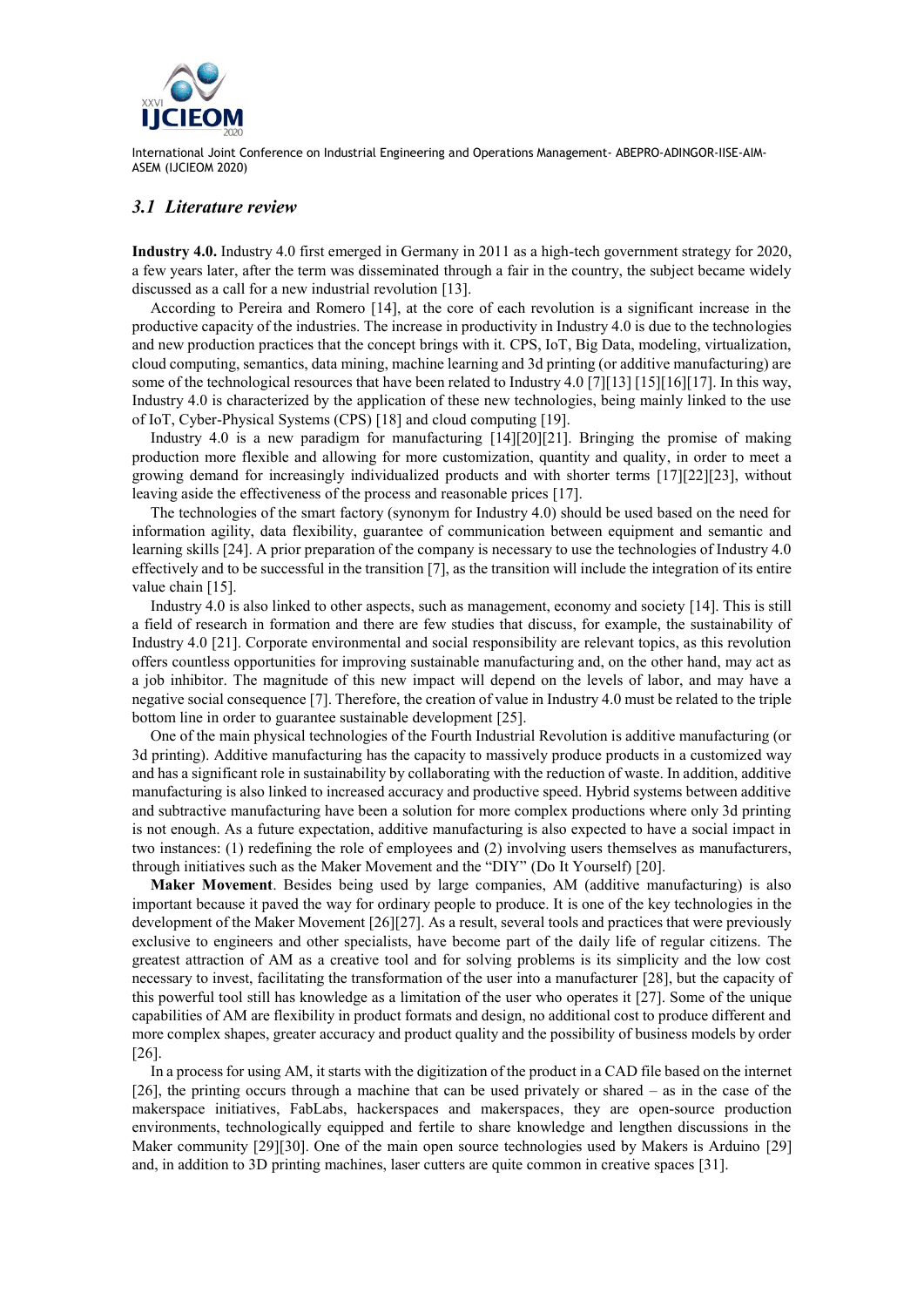

Promoters of the Maker Movement argue that these technologies are disruptive in the flow of manufacturing history. In the physical context, they occupy less space and have more affordable prices and there is a community appeal due to the rapid exchange of information over the internet, making this type of production much more democratic [31]. The possibility of collaboration provided made Maker production one of the focuses of sustainability and social manufacturing [32] and topic for shared economy and SCP (Sustainable Consumption and Production) [33]. Some other characteristics found in Maker production are modularization, flexibility, production orientation by order and digitization [32].

#### *3.2 Content analysis*

During the literature review, it was possible to identify several similarities between Industry 4.0 and the Maker Movement. In order to visualize this occurrence, the main notions of characterization of Industry 4.0 and the Maker Movement were extracted, within the three axes previously established: Technological, business model and sustainable impact (see Fig. 2-4).



**Fig. 2**. Main technologies in common between Industry 4.0 and the Maker Movement.



**Fig. 3**. Business models in common between Industry 4.0 and the Maker Movement.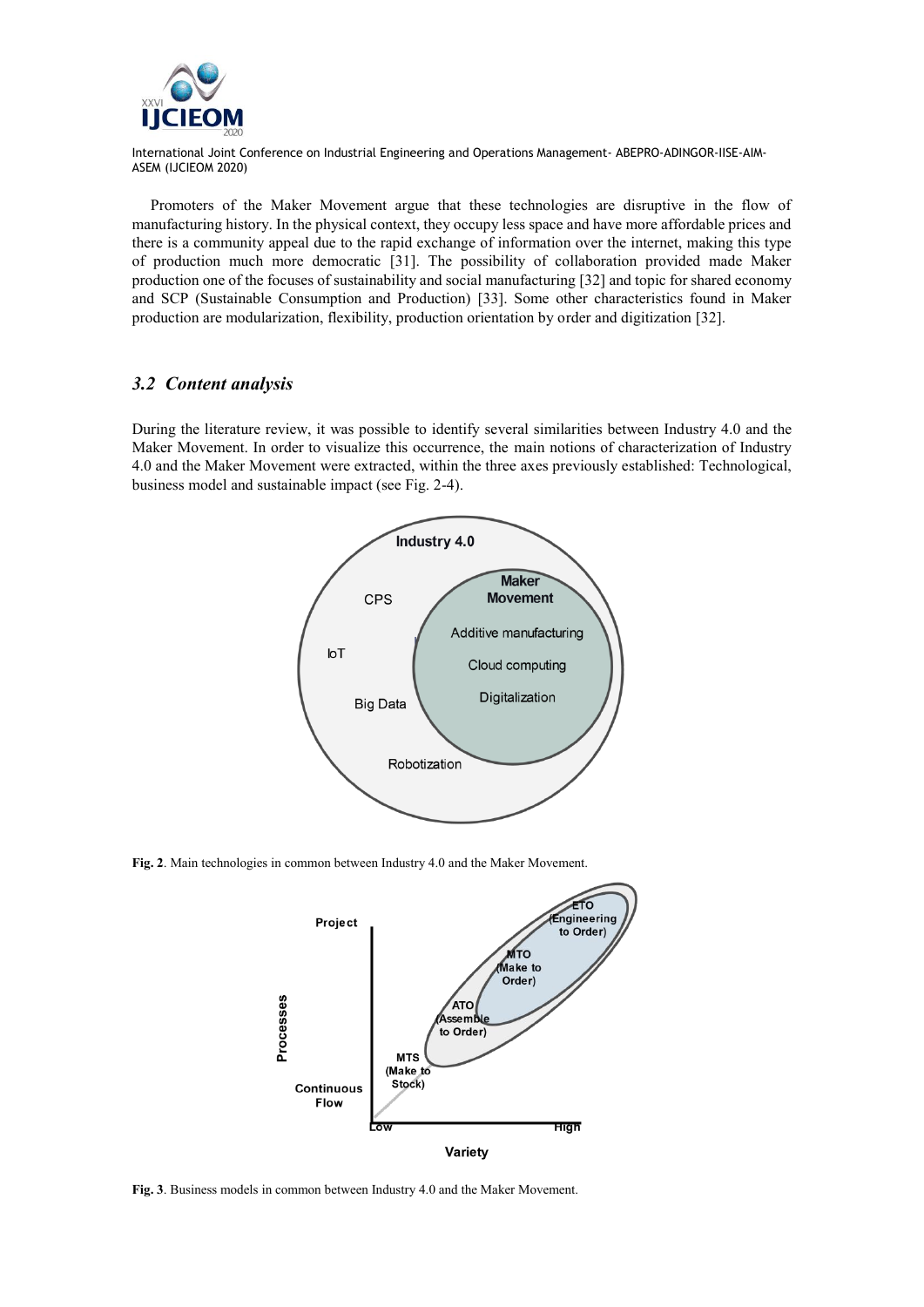



**Fig. 4**. Triple bottom line. The three axes of sustainability can be impacted by the development of the Maker Movement and Industry 4.0.

#### **4 Conclusion**

The Maker Movement, as far as it is possible to analyze in this work, is not an exact and absolute representation of all the details that can be identified in Industry 4.0 - just as it is suggested that many of the companies, although traditional, will use the 4.0 paradigm until where it fits, that is, partially. However, it is possible to see that the main characteristics identified in the Maker Movement are within the guiding aspects of the Fourth Industrial Revolution, making it an arm of Industry 4.0 and an important engine for the sustainable development of manufacturing – especially on the social axis of triple bottom line, where literature emphasizes the contributions of the maker movement.

## **5 References**

- 1. Mantoux P. A Revolução Industrial no Século XVII. 1988.
- 2. Crafts N. Explaining the first Industrial Revolution: Two views. Eur Rev Econ Hist. 2011;15(1):153–68.
- 3. Rossato E. As transformações no mundo do trabalho. Vidya. 2011;9(36):9.
- 4. Dathein R. Inovação e Revoluções Industriais: uma apresentação das mudanças tecnológicas determinantes nos séculos XVIII e XIX. DECON Textos didáticos [Internet]. 2003;8. Available from: http://www.ufrgs.br/decon/
- 5. Womack, J. P.; Jones, D. T.; Roos D. A Máquina que mudou o mundo. Rio de Janeiro: Campus; 1992.
- 6. Coutinho L. A terceira revolução industrial e tecnológica. As grandes tendências das mudanças. Vol. 1, Economia e Sociedade. 1992. p. 69–87.
- 7. Ghobakhloo M. The future of manufacturing industry: a strategic roadmap toward Industry 4.0. J Manuf Technol Manag. 2018;29(6):910–36.
- 8. Maynard AD. Navigating the fourth industrial revolution. Nat Nanotechnol. 2015;1005–6.
- 9. Hu SJ. Evolving Paradigms of Manufacturing: From Mass Production to Mass Customization and Personalization. Procedia CIRP. 2013;7:3–8.
- 10. Anderson C. Makers: The new industrial revolution. Random House; 2012.
- 11. Rowley, J.; Slack F. Conducting a literature review. Manag Res news. 2004;